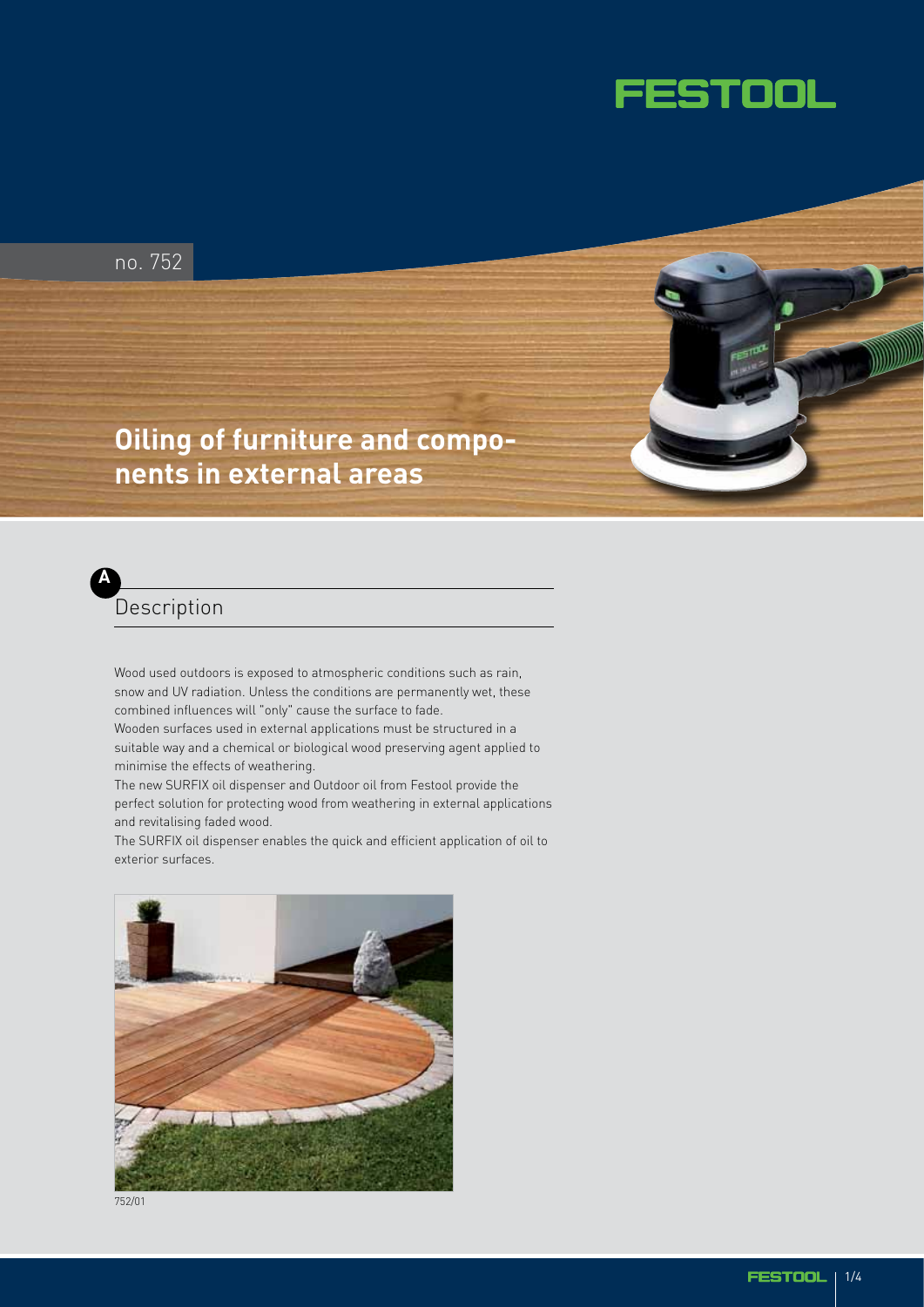



The Outdoor oil grade is suitable for almost every interior and external application and equally suited to light and dark wood. For ecological surface protection of the highest quality.

The following application example describes how to treat outdoor furniture and components used in external applications using the SURFIX oil dispenser and Outdoor oil.

Outdoor oil was specially developed for external applications and contains natural fungicidal and UV protection ingredients.

752/04

**B**



752/05



# **Rubin 2**



752/07

## Tools/accessories

The following tools and accessories are used in this application example:

| <b>Designation</b>                                           | Order no. |
|--------------------------------------------------------------|-----------|
| Oil dispenser SURFIX OS-SYS3 Set                             | 498063    |
| Accessories for individual or subsequent purchase:           |           |
| Outdoor oil dispenser in white metal container               | 498062    |
| Outdoor refill set, 2 x 0.3l                                 | 498066    |
| Outdoor refill set, 1 x 5l canister (incl. tap)              | 498069    |
| Oil sponge OS-STF 125 x125/5 (5 in pack)                     | 498070    |
| Cloths 240 x 380 mm (200 in dispenser box)                   | 498071    |
| Machines and accessories for preliminary and finishing work: |           |
| Eccentric sander ETS 150/3 EQ-Plus                           | 571542    |
| CTM series mobile dust extractor                             |           |
| Polishing pad PT-STF-D150-M8                                 | 485748    |
| Special cloth STF D150 green (10 in pack)                    | 496508    |
| Special cloth STF D150 white (10 in pack)                    | 496509    |
| STF D150/16 P180 RU2/50                                      | 499123    |
| STF D150/16 P220 RU2/50                                      | 499124    |
| STF D150/16 P240 BR2/100                                     | 496593    |
| STF D150/16 P320 BR2/100                                     | 496594    |

The ETS 150/5 and RO 150 FEQ or ETS 125 and RO 125 FEQ can be used as an alternative (incl. all compatible Ø125 mm accessory items). NEW: Rubin 2 with P220 grit is perfect for oiling prepared surfaces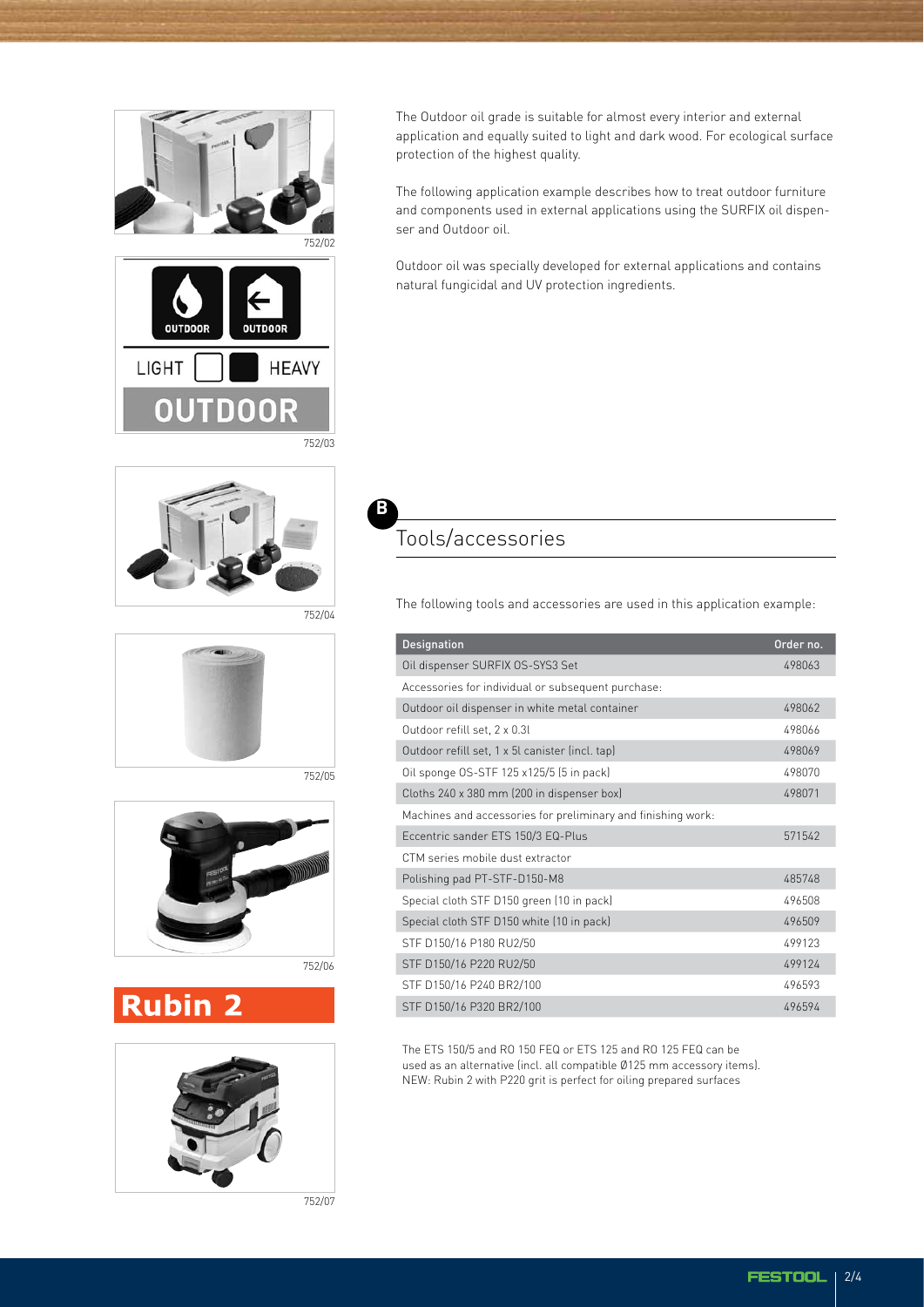

752/08

### Preparation/Set-up

Before the oil is applied, the wood must be prepared using a final sanding grit of P100 to P150, depending on the relevant wood type. If necessary, use a finer grit for high-quality garden furniture.

Grits finer than P240 are not recommended because the capillaries of the wood are too densely compressed, which makes it hard for the oil to penetrate the surface.

- After sanding the wood for the last time, attach the PT-STF-D150-M8 backing pad and the green sanding cloth to the ETS 150 for the first oil coating. We recommend using the white cloth for other tasks.
- Set the sander speed to 3 or 4.



**C**

## Procedure

Oil application:

- Now apply an even coating of Festool Heavy-Duty oil to the dust-free surface using the SURFIX oil dispenser.
- Raise the oil dispenser slightly and squeeze the bottle to distribute the oil evenly over the surface
- Edges and end grain surfaces are usually oiled first because they absorb more oil due to their capillary effect and may leave drips behind. The visible side should also be oiled first.
- The oil is now distributed evenly over the surface without applying pressure. Squeeze the bottle again to apply more oil.
- Once the oil has been distributed evenly over the surface, it should be left to absorb for approx. 15 min.

#### Reworking:

• After allowing the oil to absorb, work in evenly using the ETS or ROTEX with green special cloth (flattens the protruding wood fibres to produce a smooth surface) and wipe off residues using the cloth. (If the residues are not removed, the surfaces on the end product may be shiny, blotchy and sticky.)

Oil coating/finishing work:

• The second coating can be applied once the surfaces are dry. Use the same procedure as the first coat.





752/10